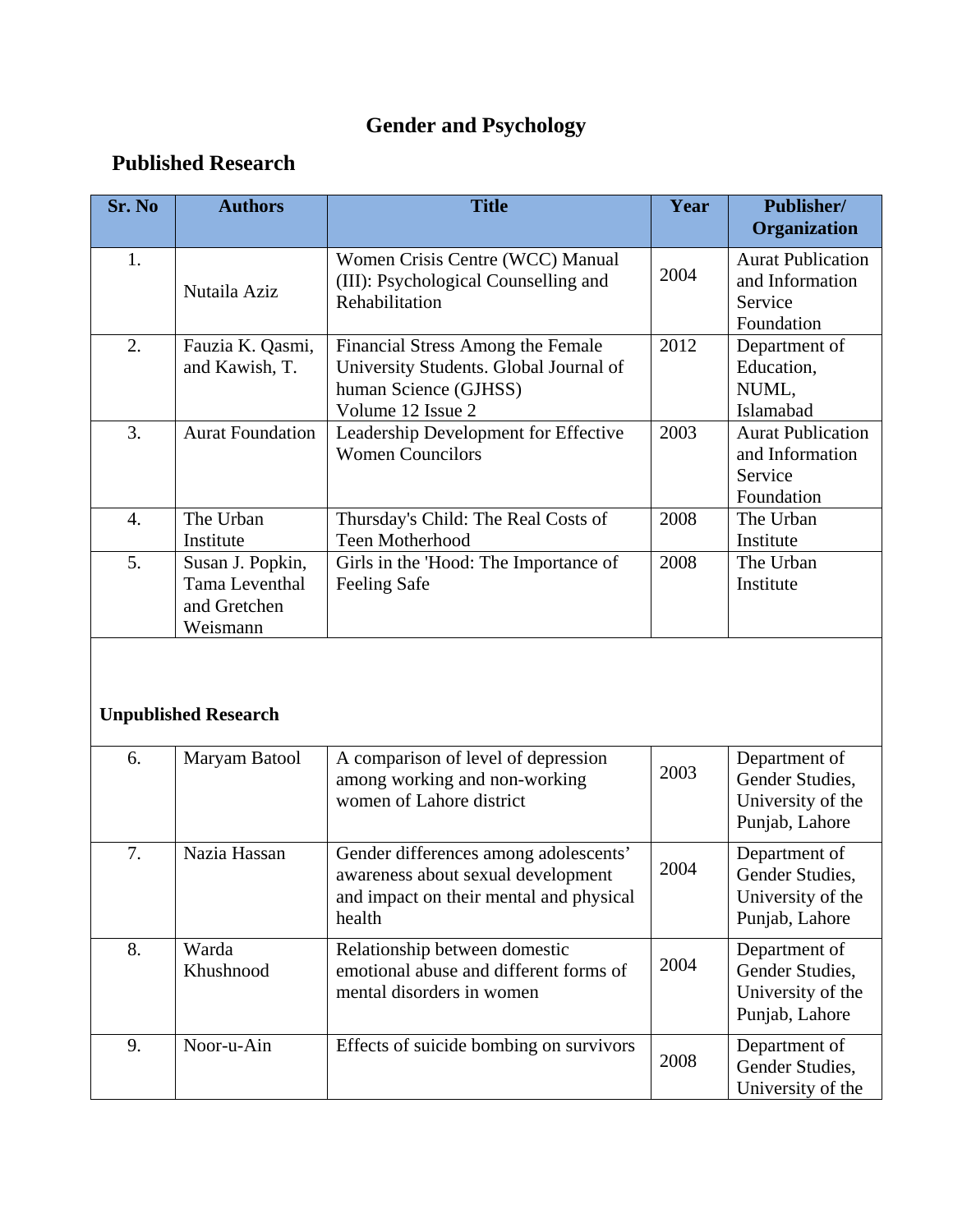| Sr. No | <b>Authors</b>         | <b>Title</b>                                                                                                | Year | Publisher/<br>Organization                                              |
|--------|------------------------|-------------------------------------------------------------------------------------------------------------|------|-------------------------------------------------------------------------|
|        |                        |                                                                                                             |      | Punjab, Lahore                                                          |
| 10.    | Tanzeela Gillani       | Analysis of causes of depression<br>between males and females                                               | 2009 | Department of<br>Gender Studies,<br>University of the<br>Punjab, Lahore |
| 11.    | Anjum Afshan           | A study on teenagers depression                                                                             | 2009 | Department of<br>Gender Studies,<br>University of the<br>Punjab, Lahore |
| 12.    | Sobia Shafiq           | Psycho-social factor leading to drug<br>addiction among females                                             | 1995 | Department of<br>Sociology,<br>University of the<br>Punjab, Lahore      |
| 13.    | Ayesha Farooq          | Role of family in rehabilitation of drugs<br>addicts with special reference to mother                       | 1999 | Department of<br>Sociology,<br>University of the<br>Punjab, Lahore      |
| 14.    | Anila Iram             | Gender differences in socio-cultural<br>determinants of psychological disorders<br>(depression and anxiety) | 2006 | Department of<br>Sociology,<br>University of the<br>Punjab, Lahore      |
| 15.    | Muhammad Irfan<br>Khan | Impact of parental divorce on children's<br>socio-psychological adjustment                                  | 2010 | Department of<br>Sociology,<br>University of the<br>Punjab, Lahore      |
| 16.    | Safdar Zaman           | Problem of male homosexuality in<br>Haripur, Hazara                                                         | 1959 | Department of<br>Social Work,<br>University of the<br>Punjab, Lahore    |
| 17.    | Naseera Mufti          | Psycho-social study of twenty<br>professional prostitutes from bratheral<br>area in Lahore                  | 1959 | Department of<br>Social Work,<br>University of the<br>Punjab, Lahore    |
| 18.    | Abdul Haq              | Pimps in prostitution: A study of the<br>pimps in Lahore                                                    | 1959 | Department of<br>Social Work,<br>University of the<br>Punjab, Lahore    |
| 19.    | Iqbal Hussain          | A study about sex deviants                                                                                  | 1962 | Department of<br>Social Work,                                           |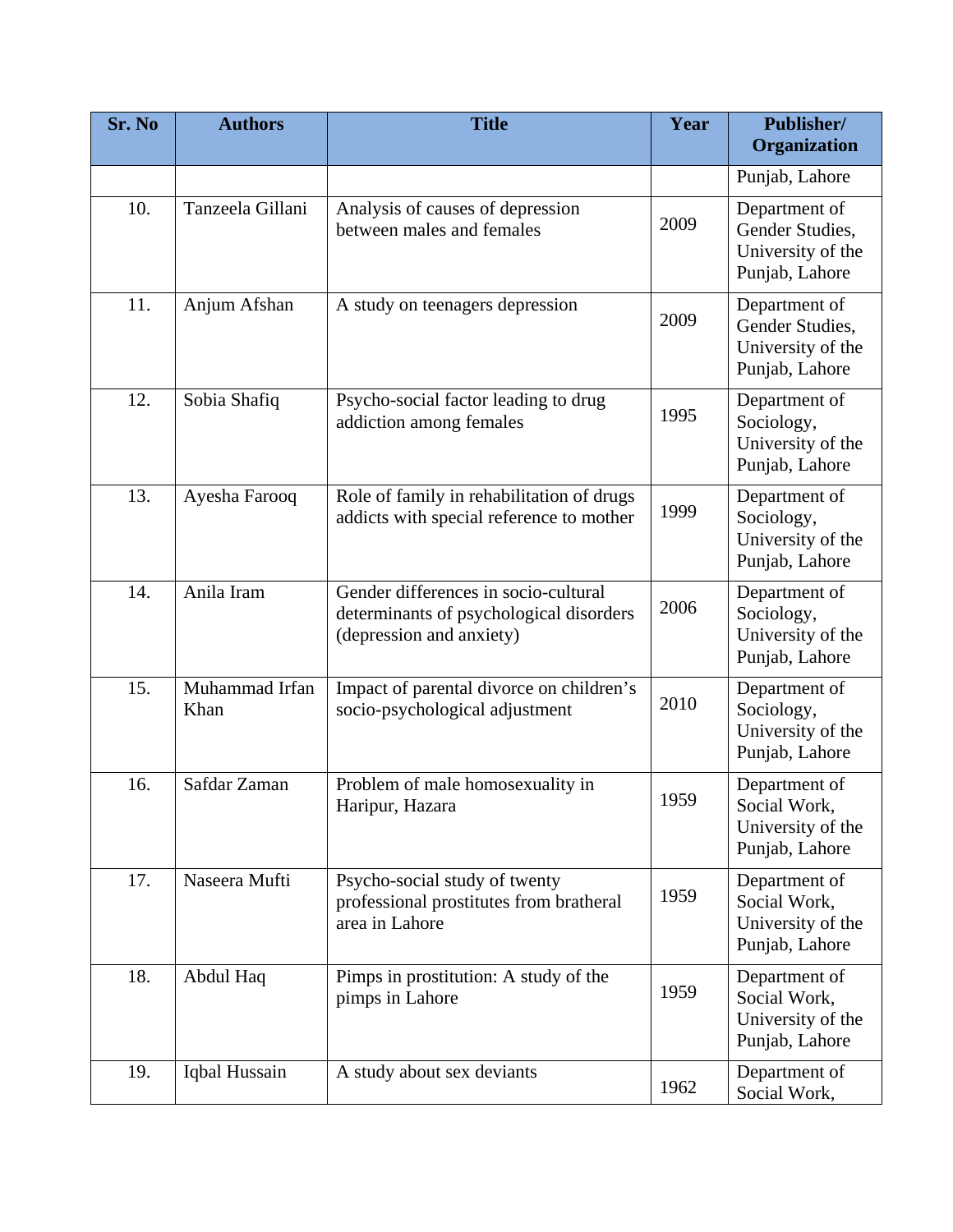| Sr. No | <b>Authors</b>                | <b>Title</b>                                                                                                                                               | Year | Publisher/<br>Organization                                           |
|--------|-------------------------------|------------------------------------------------------------------------------------------------------------------------------------------------------------|------|----------------------------------------------------------------------|
|        |                               |                                                                                                                                                            |      | University of the<br>Punjab, Lahore                                  |
| 20.    | Asma Latif                    | A study of the social characteristics of<br>discharged female schizophrenic<br>patients of the mental hospital admitted<br>and discharged in the year 1969 | 1970 | Department of<br>Social Work,<br>University of the<br>Punjab, Lahore |
| 21.    | Naurang Hayyat                | Follow-up study of victimized clients of<br>Pakistan sociey for planned parenthood                                                                         | 1992 | Department of<br>Social Work,<br>University of the<br>Punjab, Lahore |
| 22.    | Syed Ayaz<br>Hussain          | A study of women councilors in district<br>Lahore                                                                                                          | 2001 | Department of<br>Social Work,<br>University of the<br>Punjab, Lahore |
| 23.    | Rana Imran                    | Comparative study of male and female<br>councilors                                                                                                         | 2003 | Department of<br>Social Work,<br>University of the<br>Punjab, Lahore |
| 24.    | <b>Irfan Hameed</b><br>Salani | An exploratory study of psycho-social<br>life of Eunuchs in Lahore city                                                                                    | 2005 | Department of<br>Social Work,<br>University of the<br>Punjab, Lahore |
| 25.    | Syed Ali Ahmad<br>Zia         | The study of psycho-socio and economic<br>factors of drug addiction among women<br>in Lahore                                                               | 2005 | Department of<br>Social Work,<br>University of the<br>Punjab, Lahore |
| 26.    | Qurratual Ain<br>Zahra        | A study of psychological, economic and<br>social factors of run-a-way boys and<br>their rehabilitation in Punjab                                           | 2008 | Department of<br>Social Work,<br>University of the<br>Punjab, Lahore |
| 27.    | Maliha Baig                   | Situation analysis of sex workers of red<br>light area of Lahore                                                                                           | 2009 | Department of<br>Social Work,<br>University of the<br>Punjab, Lahore |
| 28.    | Zubaida Turk                  | A study of the causative factors among<br>the female runaways from homes in<br>different Dar-ul- Amans of the Punjab<br>Porvince                           | 1983 | Department of<br>Psychology,<br>University of the<br>Punjab Lahore   |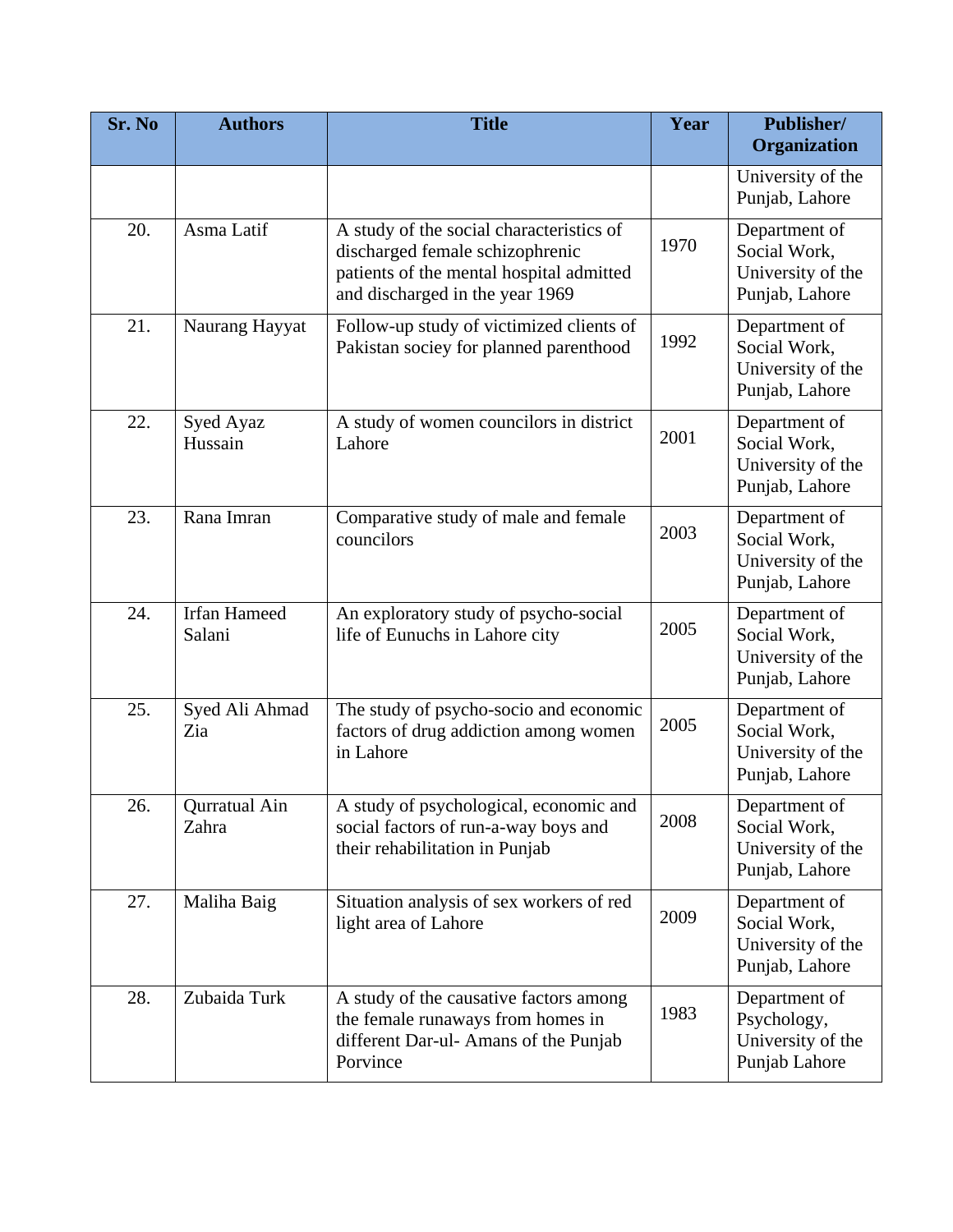| Sr. No | <b>Authors</b>        | <b>Title</b>                                                                                                                                                            | Year | Publisher/<br>Organization                                          |
|--------|-----------------------|-------------------------------------------------------------------------------------------------------------------------------------------------------------------------|------|---------------------------------------------------------------------|
| 29.    | Farhana Akbar         | Role of maternal depression in the<br>perception of women                                                                                                               | 1990 | Department of<br>Psychology,<br>University of the<br>Punjab, Lahore |
| 30.    | Abida Sarwar          | The study of relationship of inteligence<br>level, academic achievement and study<br>habites in males of high school                                                    | 1989 | Department of<br>Psychology,<br>University of the<br>Punjab, Lahore |
| 31.    | Jabeen Akhtar         | A comparative study of anxiety in males<br>and females                                                                                                                  | 1991 | Department of<br>Psychology,<br>University of the<br>Punjab, Lahore |
| 32.    | Shazia Nighat         | Psycological, social and adjustment<br>problems of females in their thirtees: A<br>comparative study of married and<br>unmarried and working and non working<br>females | 1992 | Department of<br>Psychology,<br>University of the<br>Punjab, Lahore |
| 33.    | Hina Hafeez-<br>ullah | A comparative study of depression<br>among males and females                                                                                                            | 1992 | Department of<br>Psychology,<br>University of the<br>Punjab, Lahore |
| 34.    | Irfan Ahmad<br>Gondal | A comprative study of gender identity of<br>young males                                                                                                                 | 1993 | Department of<br>Psychology,<br>University of the<br>Punjab Lahore  |
| 35.    | Farah Naz             | A study of relationship between<br>mothers' gender stereotypical beliefs<br>and perception of child abilities                                                           | 1994 | Department of<br>Psychology,<br>University of the<br>Punjab, Lahore |
| 36.    | Humaira<br>Tashfeen   | Gender differences in expression of<br>aggresion among university students                                                                                              | 1995 | Department of<br>Psychology,<br>University of the<br>Punjab, Lahore |
| 37.    | Ambreen Iqbal         | Psycological implication of inefertily:<br>Gender differences in psycological<br>health and marital relationship                                                        | 1997 | Department of<br>Psychology,<br>University of the<br>Punjab, Lahore |
| 38.    | Gulshan Ara Naz       | Gender differences of adolescents<br>related to their personality adjustment                                                                                            | 1997 | Department of<br>Psychology,<br>University of the                   |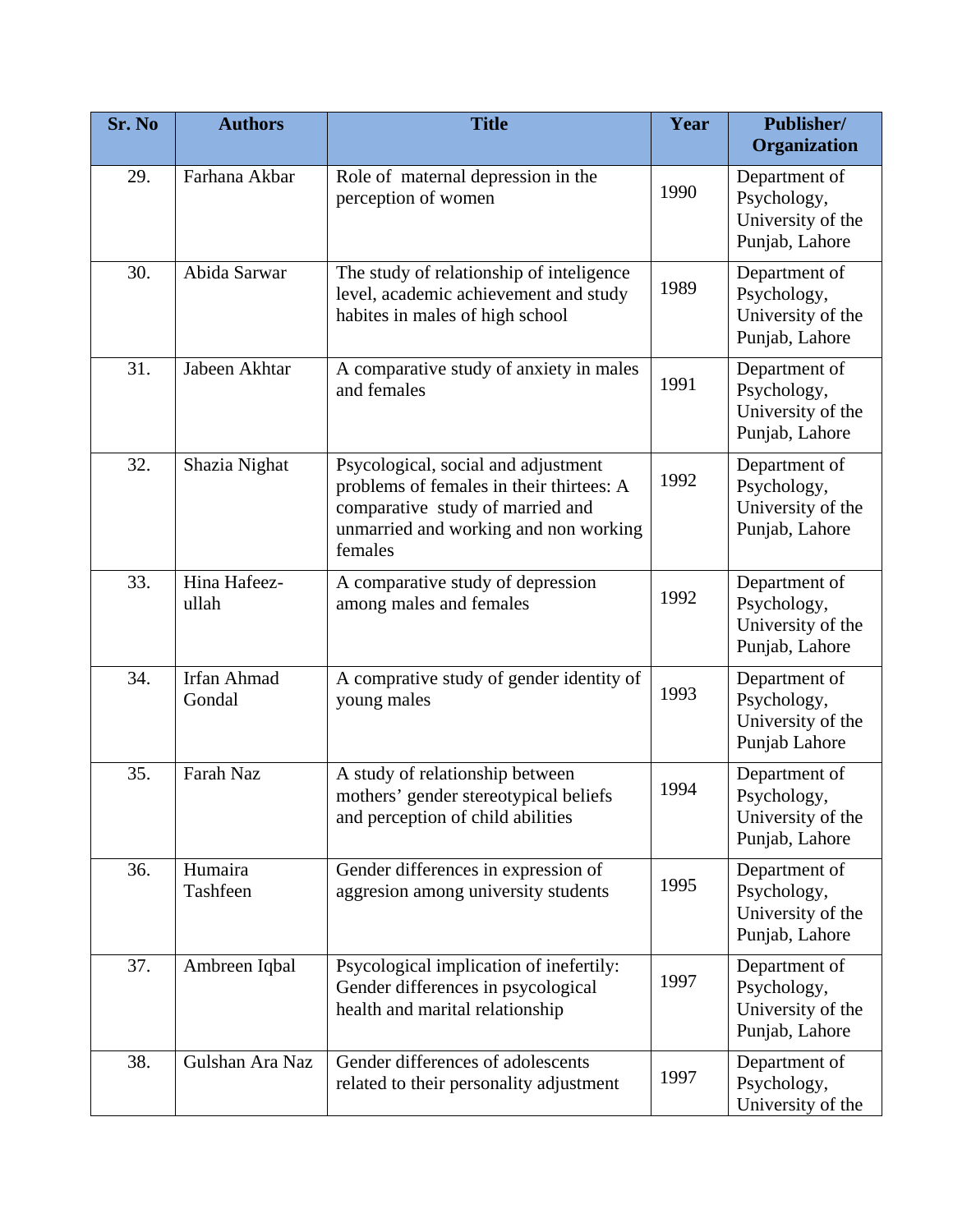| Sr. No | <b>Authors</b>     | <b>Title</b>                                                                                                      | Year | Publisher/<br>Organization                                          |
|--------|--------------------|-------------------------------------------------------------------------------------------------------------------|------|---------------------------------------------------------------------|
|        |                    | and depression                                                                                                    |      | Punjab, Lahore                                                      |
| 39.    | Afshan Gauhar      | Gender difference in interpersonal<br>conflict resolution and its relationship to<br>stress                       | 1998 | Department of<br>Psychology                                         |
| 40.    | Huma Shafique      | Gender differences in achievement<br>motivation and work difficulty among<br>university students                  | 1998 | Department of<br>Psychology,<br>University of the<br>Punjab, Lahore |
| 41.    | Mariam Haider      | Perception of God and degree of<br>depression among male and female<br>pyschiatric patients                       | 1998 | Department of<br>Psychology,<br>University of the<br>Punjab, Lahore |
| 42.    | Shazia Naseem      | The perception of discrimination among<br>males and females at workplace                                          | 1998 | Department of<br>Psychology,<br>University of the<br>Punjab, Lahore |
| 43.    | Sidra Saeed        | Gender differences in self esteem and<br>attitude towards women among Punjab<br>University students               | 1998 | Department of<br>Psychology,<br>University of the<br>Punjab, Lahore |
| 44.    | Afifa Anjum        | Chronic stress and coping styles: A<br>comparative study of male and female<br>Punjab University students         | 2001 | Department of<br>Psychology,<br>University of the<br>Punjab, Lahore |
| 45.    | Mehreen Shahid     | Effects of gender and personality<br>characteristics on coping with stress<br>encounted during driving            | 2004 | Department of<br>Psychology,<br>University of the<br>Punjab, Lahore |
| 46.    | Ammarah<br>Mubarak | A comparative study of stress<br>experienced by male and female<br>students in relation to mobile phone use       | 2005 | Department of<br>Psychology,<br>University of the<br>Punjab, Lahore |
| 47.    | Saima Eman         | Gender differences in text anxiety and<br>level of examination stress among<br>Masters' Students                  | 2005 | Department of<br>Psychology,<br>University of the<br>Punjab, Lahore |
| 48.    | Saba Yousuf        | The relationship assessment between big<br>five perssonality domains and<br>psychological well-being among Punjab | 2007 | Department of<br>Psychology,<br>University of the                   |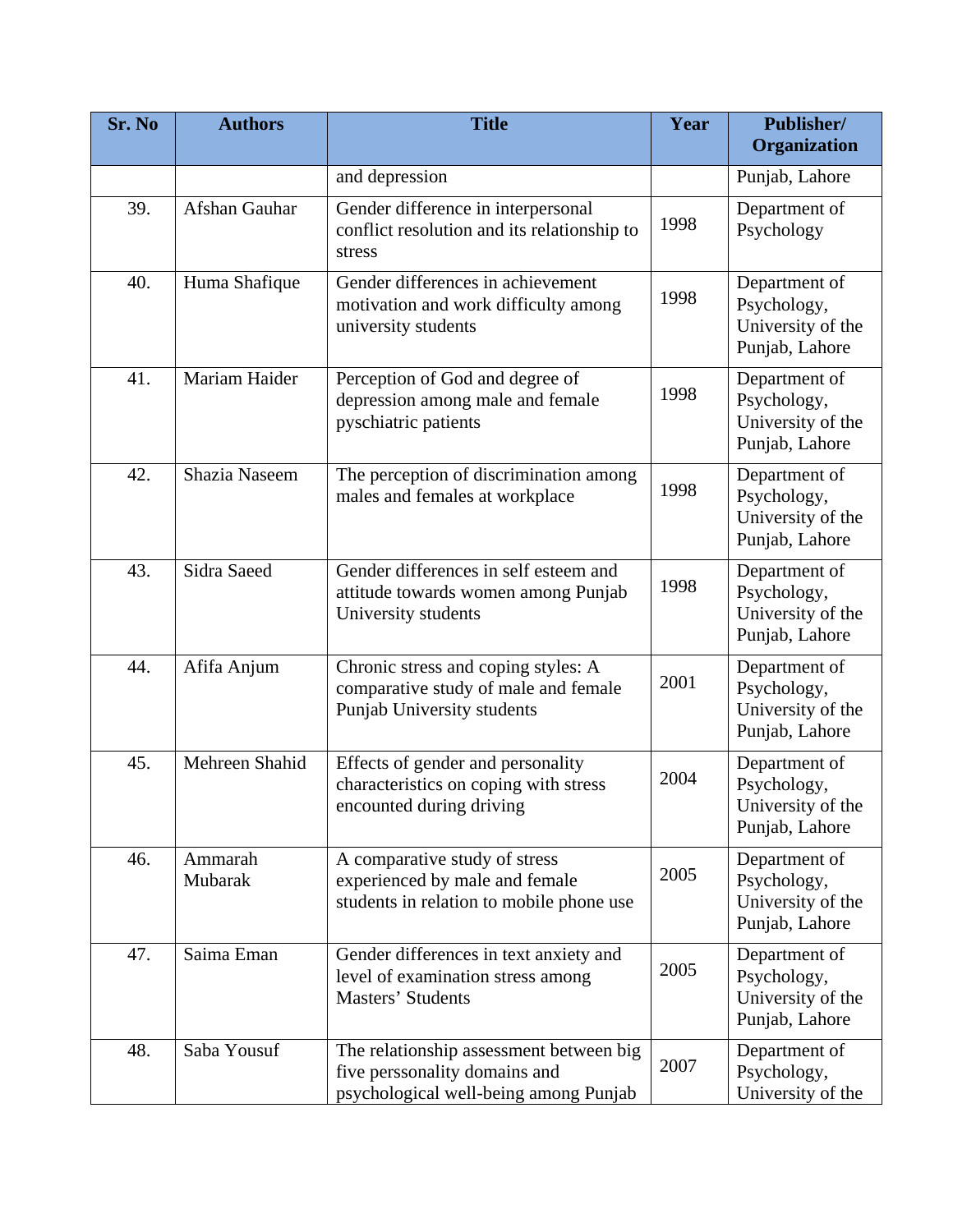| Sr. No | <b>Authors</b>                  | <b>Title</b>                                                                                      | Year | Publisher/<br>Organization                                          |
|--------|---------------------------------|---------------------------------------------------------------------------------------------------|------|---------------------------------------------------------------------|
|        |                                 | Univeristy students                                                                               |      | Punjab, Lahore                                                      |
| 49.    | Arjumand Ayub                   | A comparative study of genders<br>differences invulnerability to emotional<br>stress              | 2008 | Department of<br>Psychology,<br>University of the<br>Punjab, Lahore |
| 50.    | Ayesha Waris                    | Trust in male and female relationship                                                             | 2008 | Department of<br>Psychology,<br>University of the<br>Punjab, Lahore |
| 51.    | <b>Marriam Saleem</b>           | Procarstination and self esteem among<br>university students                                      | 2008 | Department of<br>Psychology,<br>University of the<br>Punjab, Lahore |
| 52.    | Uzma Ijaz                       | Relationship between sleep and<br>happiness among cardiac patients<br>undergoing surgery          | 2009 | Department of<br>Psychology,<br>University of the<br>Punjab, Lahore |
| 53.    | Ammarah Khan                    | Gender differences in depression among<br>university students in relation to suicidal<br>bombing  | 2009 | Department of<br>Psychology,<br>University of the<br>Punjab, Lahore |
| 54.    | Faiza Rasul                     | Gender differences in perceived quality<br>of life of patients suffering from OCD                 | 2009 | Department of<br>Psychology,<br>University of the<br>Punjab, Lahore |
| 55.    | <b>Kanwal Saleem</b>            | Gender differences in perceived stress<br>among myocadial infraction patients                     | 2009 | Department of<br>Psychology,<br>University of the<br>Punjab, Lahore |
| 56.    | Kiran Zaman                     | Anxiety and coping strategies in relation<br>to daily hassels among Punjab<br>University students | 2009 | Department of<br>Psychology,<br>University of the<br>Punjab, Lahore |
| 57.    | Nasreen Rehman                  | Gender differences in marital<br>satisfaction in relation to work place                           | 2009 | Department of<br>Psychology,<br>University of the<br>Punjab, Lahore |
| 58.    | Sayyada Nargis<br><b>Batool</b> | Gender difference in stress among<br>survivors of sucide boming in Lahore                         | 2009 | Department of<br>Psychology,                                        |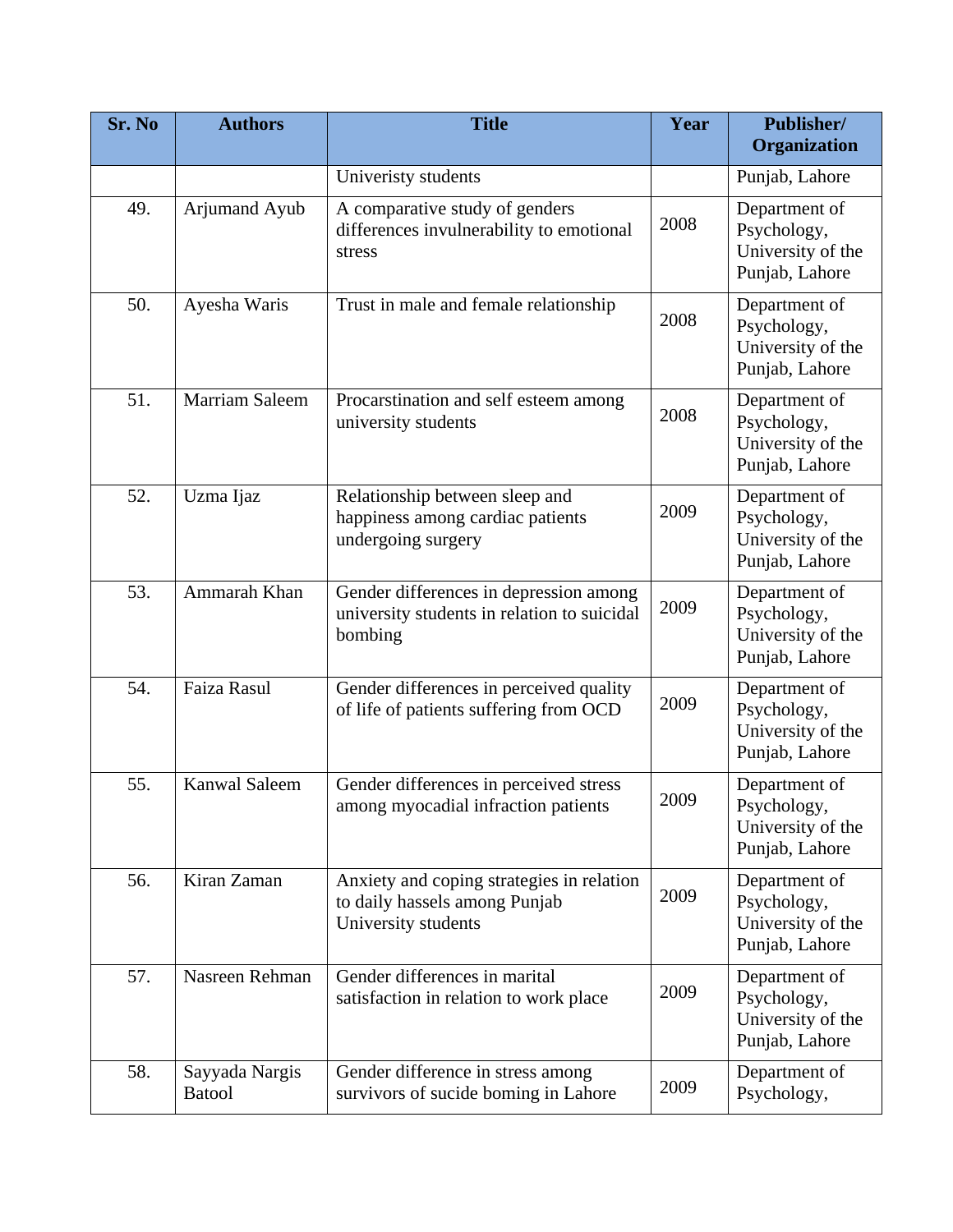| Sr. No | <b>Authors</b>      | <b>Title</b>                                                                                                                             | Year | Publisher/<br>Organization                                          |
|--------|---------------------|------------------------------------------------------------------------------------------------------------------------------------------|------|---------------------------------------------------------------------|
|        |                     | city                                                                                                                                     |      | University of the                                                   |
|        |                     |                                                                                                                                          |      | Punjab, Lahore                                                      |
| 59.    | Saira Aslam         | Gender difference in gratitudes,<br>psychological well-being and self<br>efficacy among adolesents                                       | 2009 | Department of<br>Psychology,<br>University of the<br>Punjab, Lahore |
| 60.    | Shaista<br>Muzammil | <b>Translation of State Trait Anger</b><br>Inventory into Urdu and Development<br>with local norm for Pakistan<br>undergraduate students | 1997 | Clinical<br>Psychology                                              |
| 61.    |                     | Occupational stress, perceived self<br>efficacy and emotional intelligence in<br>nurses working in cardiac wards                         | 2001 | Lahore College<br>Women<br>University for<br>Women, Lahore          |
| 62.    |                     | Perceived wellbeing of older adults: A<br>study of physical, social and<br>psychological variables                                       | 2001 | <b>Lahore College</b><br>Women<br>University for<br>Women, Lahore   |
| 63.    |                     | A study of gender differences in self<br>efficacy and health beliefs                                                                     | 2008 | Lahore College<br>Women<br>University for<br>Women, Lahore          |
| 64.    |                     | Relationship between mothers and<br>daughters perceived self efficacy and<br>anxiety                                                     | 2008 | Lahore College<br>Women<br>University for<br>Women, Lahore          |
| 65.    |                     | A comparative study of well being<br>among regular and occasional exercisers                                                             | 2007 | <b>Lahore College</b><br>Women<br>University for<br>Women, Lahore   |
| 66.    |                     | Comparison of occupational stress<br>between male doctors dealing with<br>patients with acute and terminal illness                       | 2007 | Lahore College<br>Women<br>University for<br>Women, Lahore          |
| 67.    |                     | A survey study of stress faced by female<br>students living in hostels and coping<br>strategies                                          | 2007 | Lahore College<br>Women<br>University for<br>Women, Lahore          |
| 68.    |                     | A study of relationship between stress<br>and motivation among college students                                                          | 2008 | Lahore College<br>Women<br>University for                           |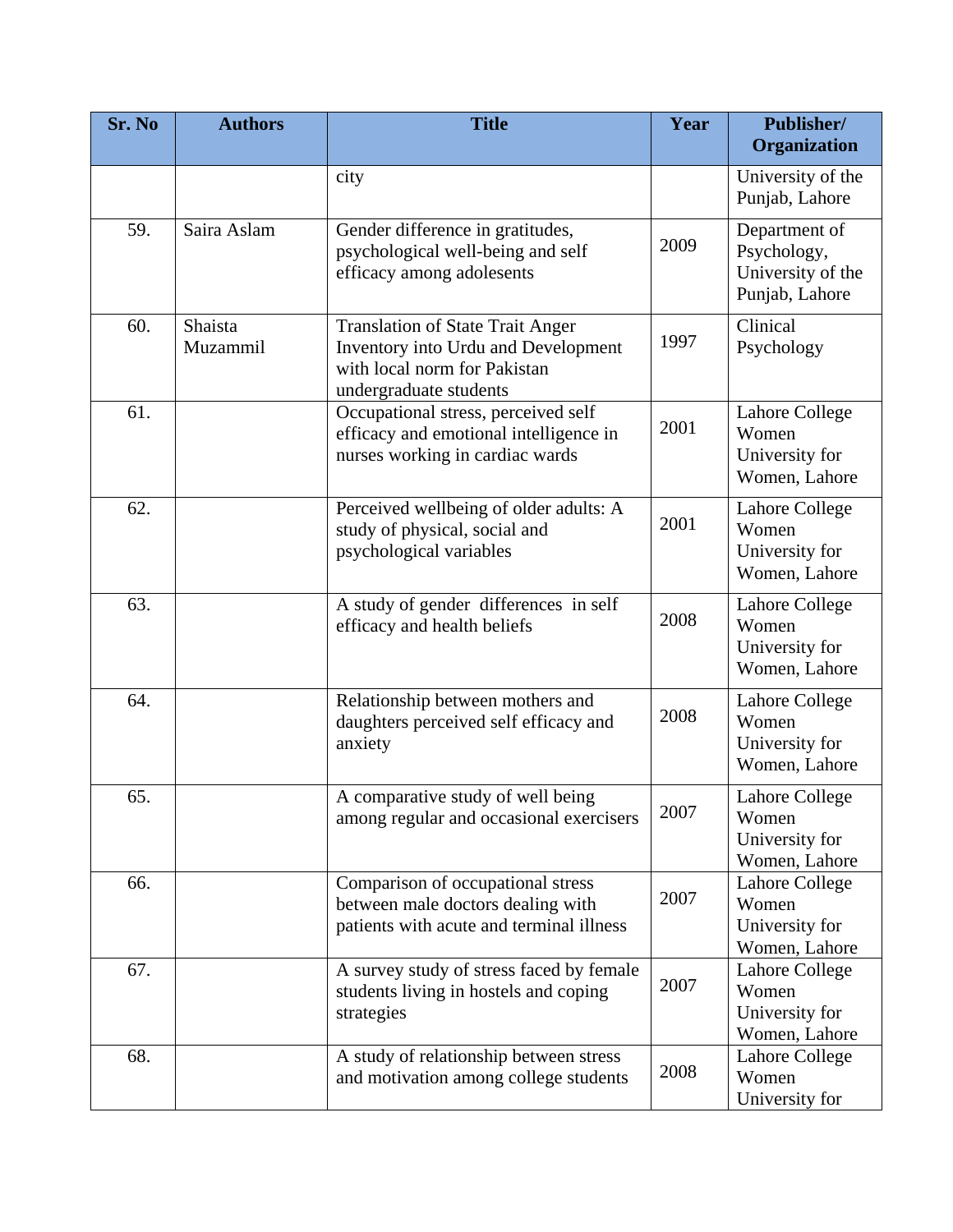| Sr. No | <b>Authors</b>                            | <b>Title</b>                                                                                     | Year | Publisher/<br>Organization                                                     |
|--------|-------------------------------------------|--------------------------------------------------------------------------------------------------|------|--------------------------------------------------------------------------------|
|        |                                           |                                                                                                  |      | Women, Lahore                                                                  |
| 69.    |                                           | A study of stress and its coping<br>strategies in teaching profession                            | 2008 | <b>Lahore College</b><br>Women<br>University for<br>Women, Lahore              |
| 70.    |                                           | Psycho-social problems faced by girls<br>while residing in hostels                               | 2011 | <b>Lahore College</b><br>Women<br>University for<br>Women, Lahore              |
| 71.    | Rabia Barkat<br>Maria Zia                 | Social adjustment problems of<br>physically disabled men as compare to<br>disabled women         | 2007 | Fatima Jinnah<br>Degree College,<br>Chuna Mandi,<br>Lahore                     |
| 72.    | Ahtashamia<br>Yaqub and<br>Ayesha Karamat | Attitude of people towards Christian<br>women in Lahore                                          | 2009 | Fatima Jinnah<br>Degree College<br>Chuna Mandi<br>Lahore                       |
| 73.    | Zunaira Liaqut<br>Um-e-Samia              | Community attitudes towards retired<br>persons                                                   | 2009 | Fatima Jinnah<br>Degree College<br>Chuna Mandi<br>Lahore                       |
| 74.    | Zufisha Khalid<br>Amna Sardar             | Impact of parents' separation on<br>children psychological well being                            | 2010 | Fatima Jinnah<br>Degree College,<br>Chuna Mandi,<br>Lahore                     |
| 75.    | Sira Batool<br>Sana Mushtaq               | Psychological problems of women in<br>shelter homes                                              | 2010 | Fatima Jinnah<br>Degree College,<br>Chuna Mandi,<br>Lahore                     |
| 76.    | Aneela Iftikhar<br>Aisha Sabir            | Perception of masses towards NGOs<br>working for the women development                           | 2011 | Fatima Jinnah<br>Degree College<br>Chuna Mandi<br>Lahore                       |
| 77.    | Qandeel Ilyas                             | Quality of life and mental health of<br>patients of Diabetes                                     | 2009 | Depatment of<br>Clinical<br>Psychology,<br>University of the<br>Punjab, Lahore |
| 78.    | Ayesha Zafar                              | Work stress and coping styles: A<br>comparison between private and<br>government school teachers | 2009 | Depatment of<br>Clinical<br>Psychology,<br>University of the<br>Punjab, Lahore |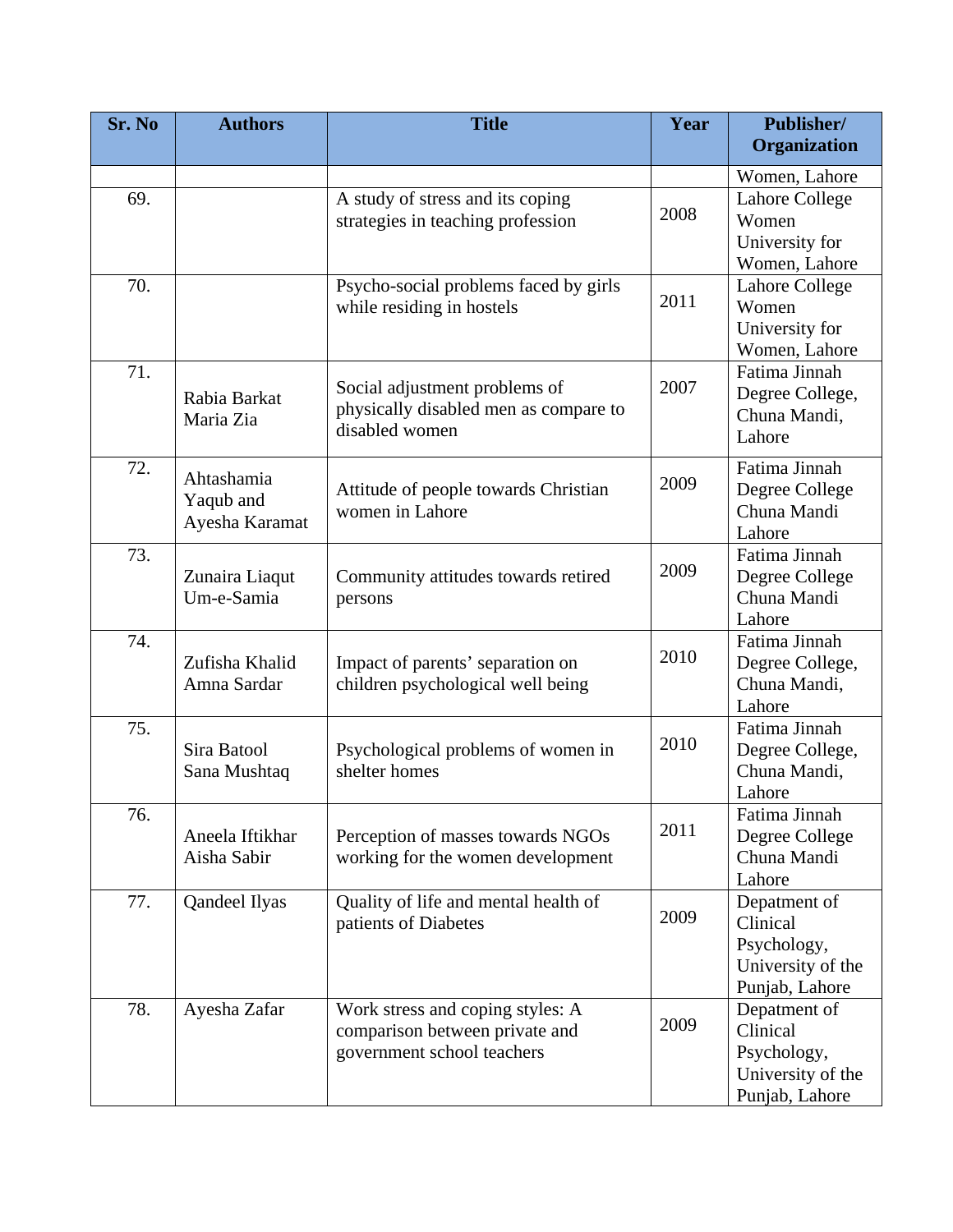| Sr. No | <b>Authors</b>        | <b>Title</b>                                                                                                                                      | Year | Publisher/<br>Organization                                                     |
|--------|-----------------------|---------------------------------------------------------------------------------------------------------------------------------------------------|------|--------------------------------------------------------------------------------|
| 79.    | Zuniara Uzair         | Self-Esteem, Religiosity and<br>Psychological Adjustment among male<br>and female university students                                             | 2009 | Depatment of<br>Clinical<br>Psychology,<br>University of the<br>Punjab, Lahore |
| 80.    | Saliha Sohail         | Relationship between depression, death<br>anxiety and religiosity among Police<br>Employees exposed to terrorist attacks<br>in Lahore             | 2010 | Depatment of<br>Clinical<br>Psychology,<br>University of the<br>Punjab, Lahore |
| 81.    | Amna Rashid           | Relationship of perceived expressed<br>emotion with symptoms of anxiety and<br>depression among students in selected<br>universities in Lahore    | 2010 | Depatment of<br>Clinical<br>Psychology,<br>University of the<br>Punjab, Lahore |
| 82.    | Nazish Habib          | A randomized control trial for CBT with<br>Schizophrenic Patients                                                                                 | 2011 | Depatment of<br>Clinical<br>Psychology,<br>University of the<br>Punjab, Lahore |
| 83.    | Razia Bano            | Demographic Characteristics of Patients<br>Suffering from depression in Lahore                                                                    | 2001 | Depatment of<br>Clinical<br>Psychology,<br>University of the<br>Punjab, Lahore |
| 84.    | <b>Tauseef Imtiaz</b> | <b>Effects of Autommune Thyroid Disorder</b><br>during pregnancy on Infants<br>Development and Mothers Psychiatric<br>Health                      | 2002 | Depatment of<br>Clinical<br>Psychology,<br>University of the<br>Punjab, Lahore |
| 85.    | Aqeela Jabeen         | Relationship of social support and<br>coping with psychosocial adjustment in<br>people living with HIV AIDS                                       | 2002 | Depatment of<br>Clinical<br>Psychology,<br>University of the<br>Punjab, Lahore |
| 86.    | Tayyaba Ashraf        | <b>Translation of State Trait Anxiety</b><br>Inventory (STAI) and development of<br>local norms for Pakistani Undergraduate<br><b>Students</b>    | 1997 | Depatment of<br>Clinical<br>Psychology,<br>University of the<br>Punjab, Lahore |
| 87.    | Imrana Gill           | Relationship between working hours and<br>depression and anxiety of married<br>working women: A study in the three<br>socioeconomic status groups | 2007 | Depatment of<br>Clinical<br>Psychology,<br>University of the                   |